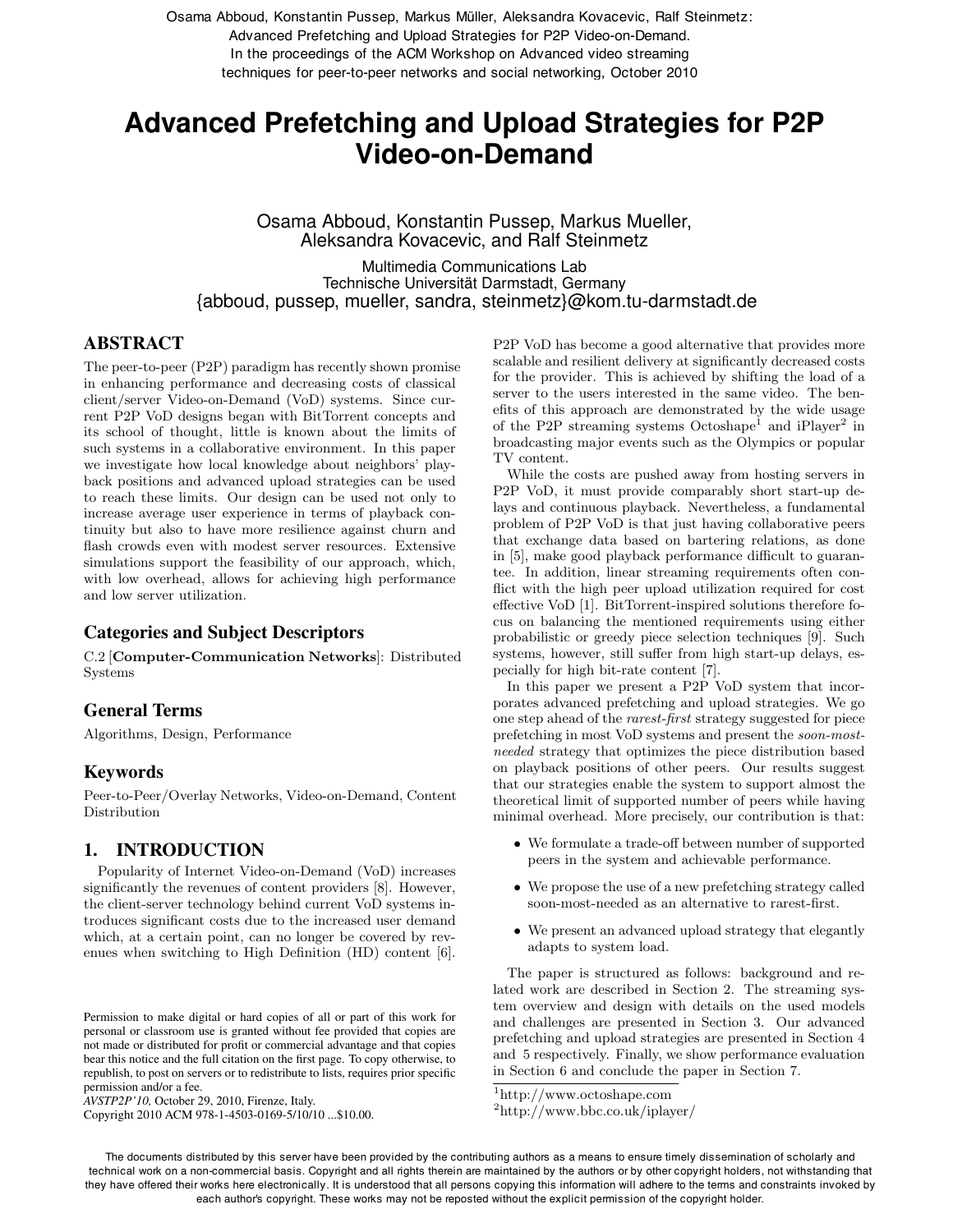# 2. BACKGROUND AND RELATED WORK

In most research in the area of VoD streaming, performance was measured in terms of Quality-of-Service (QoS) metrics, namely throughput. However, we have found out that in such systems, playback performance can be low even when having good data rates. Therefore, we focus on assessing the playback performance rather than the throughput.

Since a video stream needs to be played back in sequence, P2P streaming systems should optimize in-order delivery. In addition, such systems should also optimize a good distribution of pieces through prefetching [3].

In most P2P video systems, pieces that are left to download are split into two sets: a high priority set and a low priority set. The high priority set constitutes a sliding window that contains pieces important in keeping the playback buffer full, which insures a continuous playback. In many approaches [1, 3, 7, 9], the high priority set is requested in sequential order while the low priority set is requested using the rarest-first approach. The rarest-first strategy works by prefetching those pieces that are least replicated in the neighborhood. This strategy has shown weak playback performance [7] due to the fact that it does not take into account whether the rare pieces will actually be needed soon enough by other peers. In this paper we introduce a prefetching strategy called *soon-most-needed*, that works by requesting pieces that will soon be needed by other peers.

An alternative to controlling of piece distribution is to group peers with similar playback positions with each other, as done in [4]. However, this design suffers from performance degradation for peers that do not find enough suitable partners. The closest to our work on studying the required balance between efficient piece distribution and linear streaming requirements are in [1, 3, 11]. In [3] the authors propose probabilistic piece selection strategies that address this problem, however they do not discuss how this balance can be actively controlled by the system. In [1], the authors suggest using network coding to increase possible collaboration between peers. In [11], Zhao *et al.* derive the optimal piece selection strategy for P2P live streaming systems depending on server load. Their design, however, is suited for small videos only and therefore not suitable for longer files as in the case of VoD.

An alternative to dynamically adapt the selection strategies is to have dynamic allocation of resources. This was done in [10], where the authors investigated how to adaptively allocate server resources so that to provide service guarantees in P2P VoD.

#### 3. P2P VOD STREAMING SYSTEM

In this section, we present the P2P VoD system architecture. In addition, we mathematically derive the maximum number of supported peers for certain system and media resources.

#### 3.1 System Architecture

We assume that a content provider has setup a modest cluster of servers for serving the users. Although theoretically P2P techniques can be used only when the server is overloaded, we focus on using servers only when necessary, i.e. when peers are about to stall. The peers optimize performance first by allowing neighboring peers to request for better distribution of pieces they need, and also by making a balance between uploading high and low priority pieces depending on system load. Further, we consider a system based on the idea of fallback servers that would inject the initial content and also make sure good performance at the peers is insured by attaching each peer to one fallback server. In case a new peer joins the system or when a peer is about to go into stalling, the required high priority pieces are provided by the respective fallback server.

#### 3.2 System Model

We now present our system model that investigates the trade-off between server capacity allocation and achievable playback performance. The notations we use in the analysis are as follows:

- *• S*: number of servers
- *u<sub>S</sub>*: server upload capacity
- *• U*: number of uploaders that have the whole file
- *• D*: number of downloaders having an incomplete file
- *• u, d*: upload and download capacity of a peer
- *• r*: video bit-rate  $(r < d)$
- *• f*: average peer *prefetching factor*
- *• g*: average peer *upload utilization*
- $d_r = f \cdot r$ : required download speed  $(r \leq d_r \leq d)$
- $P_i^k$ : piece with index *i* at peer *k*
- *• Ptotal*: total number of pieces

*U* is the number of uploaders that have the whole file, also known as seeders in BitTorrent-like systems. *D* is the number of downloaders that have none or part of the file. Of course a downloader also uploads pieces. Therefore the main difference between an uploader and a downloader is that the later might not always be able to fully utilize its upload capacity due to lack of pieces useful for other peers. Thus we define the upload utilization factor *g* as the ratio of the average upload speed of a peer to its upload capacity. For uploaders, this value is almost 1. Additionally, it is also close to 1 for downloaders in case of a system that exhibits a good piece diversity. The prefetching factor *f* is the ratio of the average download rate to the video bit-rate. This parameter represents how fast a peer should download the media file so that playback is sustainable.

The total offered system upload capacity is given by

$$
u_{\text{total}} = D \cdot u \cdot g + U \cdot u + S \cdot u_S. \tag{1}
$$

Since the total download speed is limited by the system upload capacity, i.e.  $d_{total} \leq u_{total}$ , and the total download speed is given by  $d_{total} = D \cdot d_r = D \cdot r \cdot f$  we get:

$$
D \le D_{\max} = \frac{U \cdot u + S \cdot u_S}{f \cdot r - g \cdot u} \quad \text{where} \quad \frac{u}{r} < \frac{f}{g}. \tag{2}
$$

For a given number of uploaders, this equation calculates the upper limit  $(D_{\text{max}})$  of the total number of supported downloaders in relation to the prefetching and upload utilization factors. In addition, it gives rise to one of the tradeoffs we address in this paper: on one hand having peers make aggressive prefetching (high *f*) will lead to high upload utilization since it is more probable that more peers need some prefetched pieces. However this happens at the cost of using up more system resources. On the other hand, having too small *f* will lead to low upload utilization. In this paper we propose prefetching and upload strategies that, for minimal prefetching factor *f*, have a sufficiently high value of upload utilization *g*.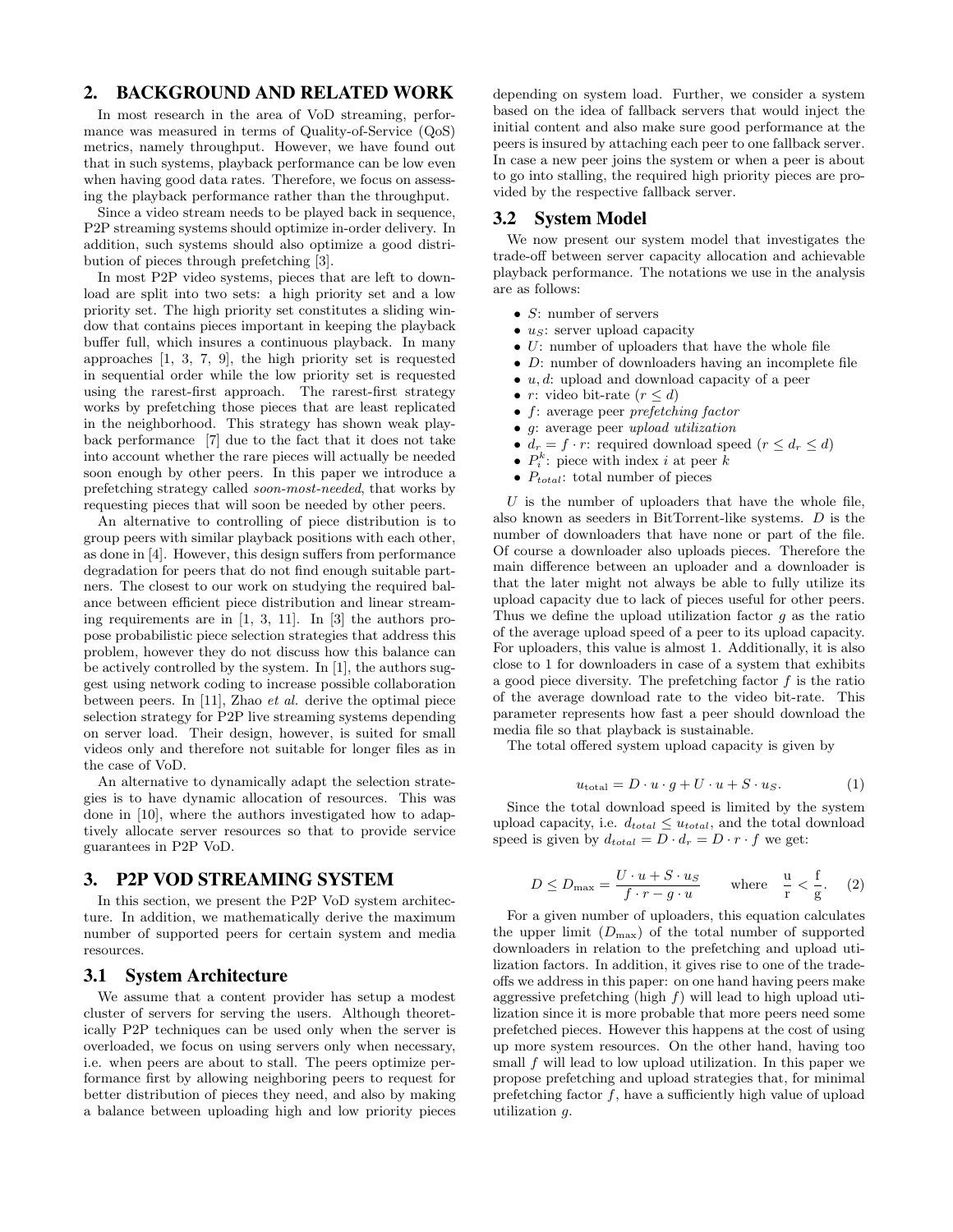## 4. ADVANCED PIECE SELECTION

The proposed piece selection strategies proposed in this paper aim at striking a balance between optimizing in-order piece delivery and having better neighborhood piece distribution. The in-order aspect is covered by the high priority selection, while the neighborhood-wide one is covered by the *soon-most-needed* prefetching strategy.

#### 4.1 High Priority Selection

Using this strategy peers select pieces that are important for current playback. This idea has been proposed for the majority of P2P VoD systems [9, 5]. Each peer maintains a high priority set that usually overlaps with the playback buffer. All pieces within this buffer are marked as high priority and retrieved in order.

In-order piece selection, as we will later show, is not enough. Since if this strategy is applied for all pieces, peers might suffer from starvation when skipping to playback positions where video pieces are not well distributed. This might happen quite often, especially in longer videos leading to playback performance drop of those peers. At the upload side, this approach works well for optimizing performance of specific connections, however, it is not always the best strategy for the whole neighborhood or the system.

#### 4.2 Soon-Most-Needed Prefetching

In a normal P2P VoD system, different peers are not aware of the playback positions and the high priority pieces required by neighboring peers and the network. To overcome this problem, we propose to use a new piece prefetching strategy called *Soon-Most-Needed (SMN)*. This strategy optimizes the neighborhood by taking into account information inferred from the playback positions of neighboring peers by allowing the peers to actively vote for the pieces they need.



Figure 1: Voting procedure at peer *k*

In Figure 1, we present how voting is performed at a certain peer. Each peer is allowed to vote for *m* pieces that are still missing from its video file every *T* seconds, called the refresh interval. We suppose that voting is synchronous, i.e. all votes are received at the same time.

The vote values will be set in such a way to be decreasing with increasing piece number. In addition, voting will be for pieces starting from piece *sk*, which is the first non-received piece in linear order at peer *k*. To allow for prioritized allocation, these values are further scaled by the difference between the playback position and the first piece being voted for. Therefore, peer *k* will vote for the successive *m* pieces not received so far according to the equation:

$$
Vote(P_i^k) = (m - i)/(s_k + i - p_k) \quad i = s...s + m' \tag{3}
$$

where  $m'$  is  $m$  plus pieces already buffered within the voting window. After each peer has caste its votes, it sends the SMN list with the vote values to all peers in its neighborhood. The SMN list is sent only to downloaders and not to uploaders, since the uploaders have the whole media file and need not prefetch any pieces. The votes are then collected and aggregated by the downloader peer. Aggregation is then simply the adding up all votes for each piece, so

$$
Vote(P_i) = \sum_{k=0}^{|L|} Vote(P_i^k).
$$
\n(4)

All the downloaders are continuously discovering a list of pieces that are available within their neighborhoods and also generating an SMN list. The intersection of both lists is generated. The result is a list of the SMN scores of all pieces that are available at neighboring peers. From this list, all pieces the local peer already has downloaded are removed.

The next step before prefetching can start is taking into consideration local availability of pieces. One piece could be well distributed in the local neighborhood while another one with an almost equal SMN score is very rare. In this case the rarer piece is selected. To accomplish this, the unavailability factor *a* is introduced. It is calculated by:

$$
a(P_i) = 1 - \frac{Replicas(P_i)}{\text{size of neighborhood}},
$$
\n<sup>(5)</sup>

which is high when there are only a few replicas for a certain piece, otherwise it is low. The SMN scores are multiplied with the availability factor and then transferred into download probabilities by normalization as follows:

$$
Probability(P_i) = \frac{Vote(P_i) \cdot a(P_i)}{\sum_{j=0}^{P_{total}} Vote(P_j) \cdot a(P_j)}.
$$
 (6)

The downloader peer then chooses its prefetching pieces according to these probabilities. If there is no peer in the neighborhood that has any prefetching piece, that is when  $\sum_{j=0}^{P_{total}} Vote(P_j) \cdot a(P_j) = 0$ , rarest-first is then used to build up a strong distribution of pieces. It is worth mentioning that at steady state this equation not only optimizes for playback continuity at the peers but also allows for matching piece demand to piece supply.

#### 5. UPLOAD STRATEGIES

After each peer makes a decision on the next pieces to download, it sends a request to its neighboring uploaders. In this case, a certain uploader would continuously receive requests for different pieces and therefore has to make a decision on which piece(s) to upload. Since the requests have the distinction of being either high priority or low priority, this distinction is to be considered while making the upload decision. Based on this design, all low priority and high priority requests are put at the uploader in a high and low priority sets respectively. Now we present possible upload strategies that the uploader can use for the different sets and how they can be combined.

High Priority Set. To optimize the local connections an uploader can simply order all high priority requests according to their priority, i.e. their deadline. The closer the deadline of a certain piece, the sooner it should be uploaded. In case the deadline of a certain piece cannot be met, a quick decline message is sent to allow for fast request retry.

Low Priority Set. In addition, an uploader is able to optimize the distribution of useful pieces within its neighbor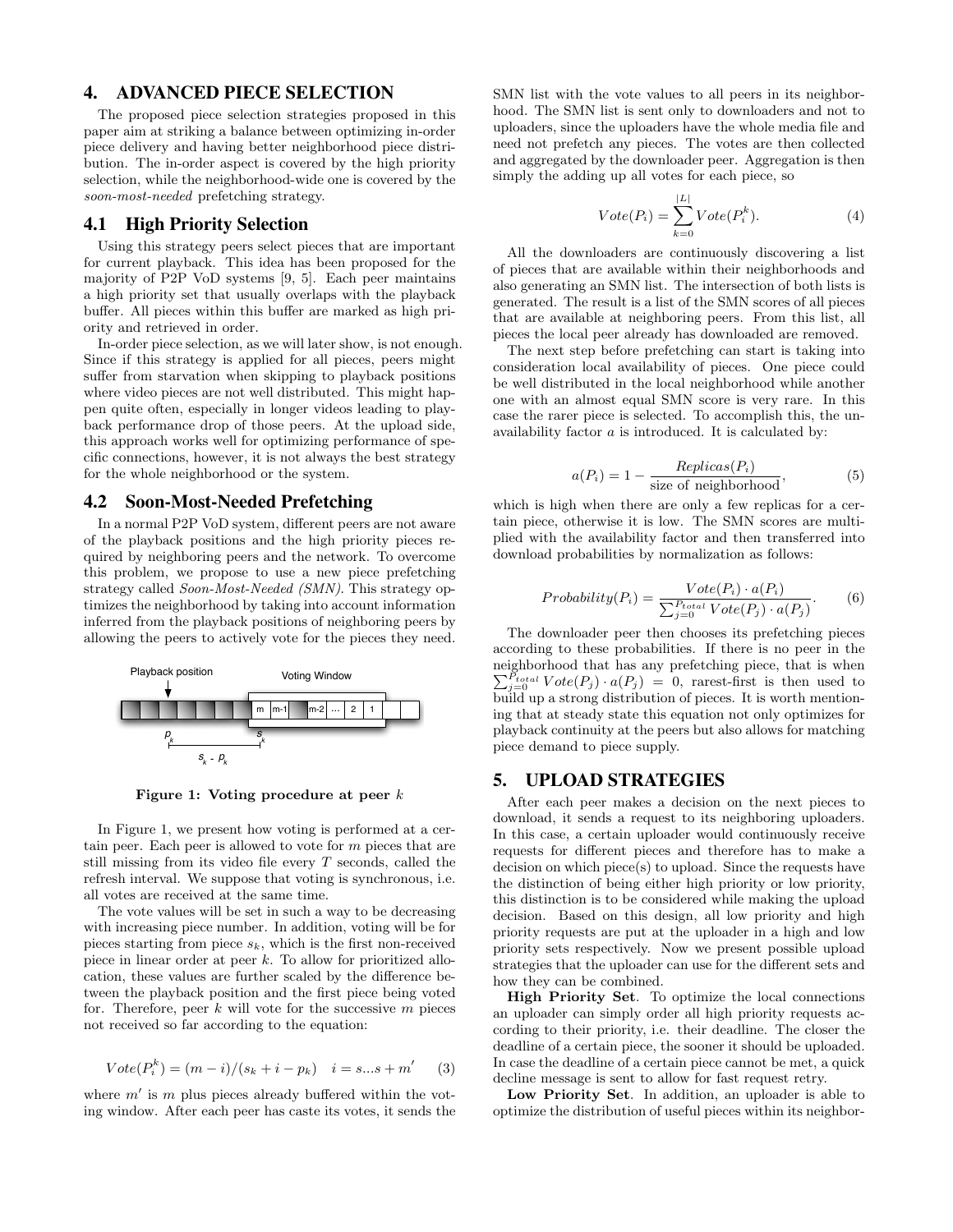hood. Therefore, the uploader can favor low priority pieces according to the presented SMN prefetching strategy. This is important when the system is either in deficit state or on the verge of being overloaded, and therefore should reorder priorities to have a more robust distribution of soon-mostneeded pieces so that the peers can serve high priority pieces in the near future.

Upload Bias Probability. Since system resources can be either in surplus or deficit, local and neighborhood-wide optimizations have to combined and balanced. To do this, we introduce the upload bias probability *p* used when making an upload decision, which will address the trade-off between optimizing performance of individual requestors and optimizing the neighborhood and therefore the system. Therefore, a peer will decide on uploading a high priority piece with probability *p* and on uploading a prefetching piece with probability  $1 - p$ .

#### 5.1 System Load Adaptation

In a P2P VoD system, and for a given server capacity, performance is dependent on the number of downloaders, which degrades drastically near the limit  $D_{\text{max}} = \frac{U \cdot u + S \cdot u_S}{(f \cdot r - g \cdot u)}$ as presented in Equation 2. One interesting question that arises is how to minimize performance degradation during flash crowds, and also how to prepare the system for this situation.

We propose to do this as follows: the parameter *p* is the key to the balance between high priority and soon-mostneeded pieces. Therefore, we assign the value *p* depending on the ratio of demand posed by the downloaders to the supply provided by them. The higher this ratio, the less capable is the server to serve high priority pieces. Thus, the uploaders and downloaders themselves should be more ready to serve such pieces. On the other hand, when the demand is much less than the supply, then the server is able to serve any required high priority request, and thus downloaders should focus on building strong distribution of soon-mostneeded pieces in preparation for a flash crowd. Therefore, and based on the system model presented in 3.1, we assign

$$
p = \frac{\text{demand by downloadsers}}{\text{supply from downloadsers}}= \frac{D \cdot r \cdot f - U \cdot u - S \cdot u_S}{D \cdot u \cdot g}.
$$
 (7)

It is worth noting that the above equation should saturate to 1 at the system limit of supported peers  $(D_{\text{max}})$ , after which only high priority pieces are served by the whole network, and the system is almost in deficit. However, when  $p < 1$ , the system elegantly adapts to the number of downloaders while taking resources and system capacity into account. All required information to calculate a new value of *p* is directly available at the tracker. For simplicity, the tracker can use the average values of *g* and *f*. Finally, the tracker can send *p* piggy-backed within other status messages that are regularly sent to the peers without inflicting any additional overhead.

#### 6. EVALUATION

We now assess the impact of our proposed prefetching and upload strategies. We have implemented a P2P VoD streaming system with our strategies in an extended version of OctoSim simulator [2], which is a discrete event-based simulator modeling piece transfers.

# 6.1 Setup and Metrics

The basic setup used for the performance evaluation is shown in Table 1. It models a VoD scenario where a content provider offers relatively long video clips, such as television series or movies (which are of major interest in a revenuebased content distribution). The content provider is interested in guaranteeing playback performance up to a certain number of users depending on server capacity and content properties. It is also interested in maximizing revenues by minimizing traffic it is serving as described in Section 3.

Table 1: Basic setup.

| Parameter                   | Value       |
|-----------------------------|-------------|
| Simulation duration         | 210 minutes |
| Video length                | 60 minutes  |
| Video bit-rate              | $512$ kbps  |
| Available servers           |             |
| Server capacity (up)        | $4086$ kbps |
| Peer capacity (up)          | $256$ kbps  |
| Peer capacity (down)        | $1024$ kbps |
| Playout buffer size         | 7 seconds   |
| Piece size                  | 64 KB       |
| Number of pieces            | 1800        |
| Neigborhood size            | 16          |
| Online after video playback | minutes     |

We use a peer bandwidth model with uniform values for all peers with 1024 kbps download and 256 kbps upload link capacities, which are reported to be the average speed of today's Internet users [2].

The main scenario we use to evaluate our algorithms is based on a double flash crowd situation which is often met in real VoD systems. The scenario, which is shown in Figure 2, is based on the idea that people go home at 6pm, they would start streaming some series or similar content creating some flash crowd effect. After some drop in active users, another flash crowd takes place at around 8pm which is known as the primetime, where many users join the system to watch a video content. In our simulation, 120 and 180 peers join the system during the first and second flash crowds respectively, resulting in a total of 280 peers. Both crowds follow an exponential distribution.



Figure 2: The double flash crowd scenario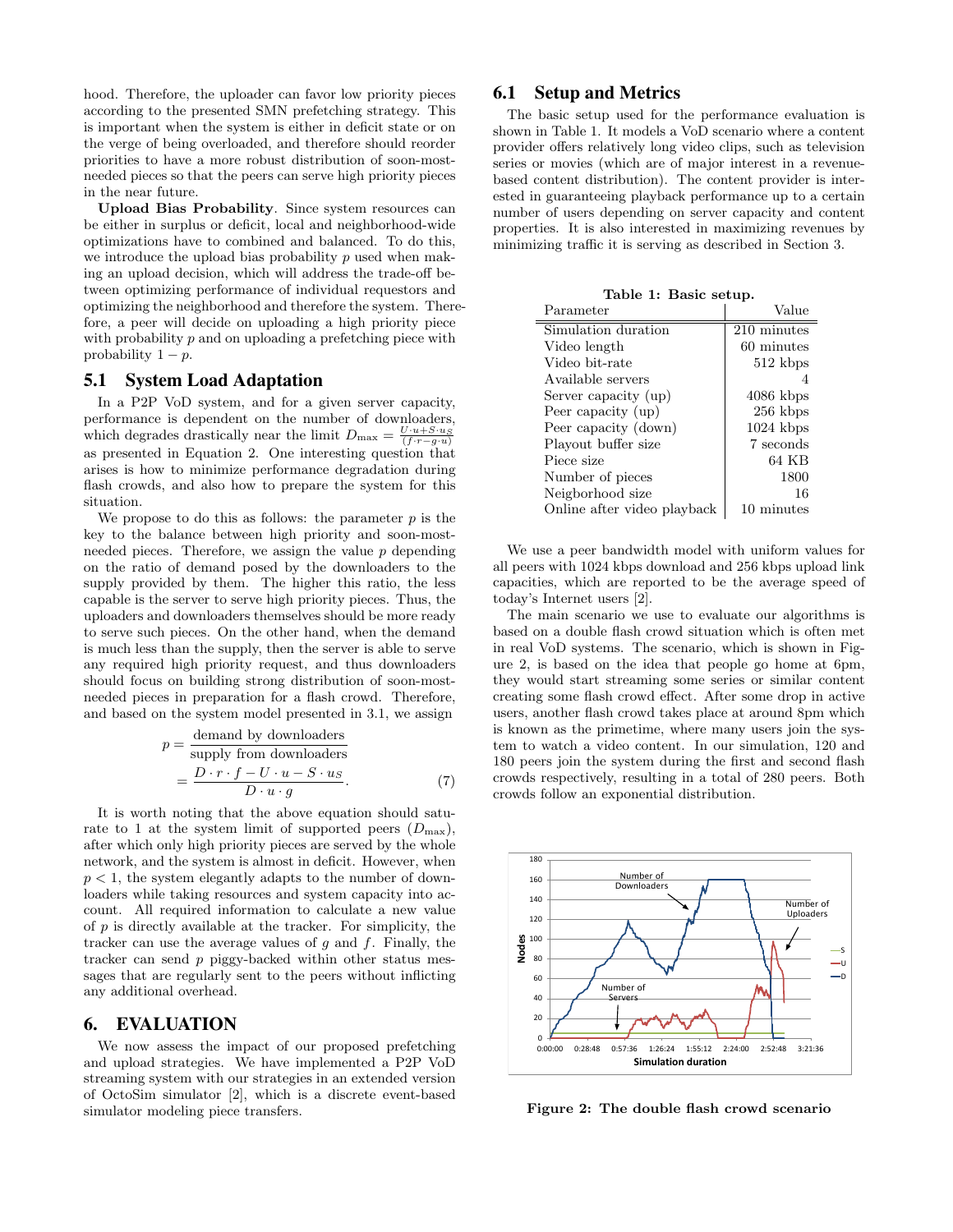

100  $150$ 200  $750$ duration per node (s)  $\Omega$ 50 SMN Deadline **Contact Deadline Contact Property** Stalling duration per node (s) Piece selection strategy

(a) Number of stalling events for all peers over the whole simulation run

(b) Average, minimum and maximum stalling duration per stalling event





(a) Number of stalling events for all peers over the (b) Average stalling duration per stal whole simulation run



 $(b)$  Average stalling duration per stalling events





## 6.2 SMN versus Rarest-first

simulation, and 3b shows average stalling duration for each formance advantage for SMN can be expl better than deadline. Although the fact that deadline-based will soon be needed by the neighborhood. p  $\mathbf{p}$  and  $\mathbf{p}$  and  $\mathbf{p}$  such a set  $\mathbf{p}$ can be either based on SMN or rarest first strategy. The events while SMN generated only ms the word might be displainty at mot, To have a fair comparison, piece selection of high prior-<br>strategy inflicts. Such performance was also results of this comparison are shown in Figure 3, where Fig-<br>performance). In addition, the average stalling event. We found that using SMN resulted in bet-<br>inning for flash events by prefetching prefetching performs the worst might be surprising at first, already longer in the system have good pie ity pieces is based on an in-order selection, while perfecting Comparing SMN and rarity, rari ure 3a shows the number of stalling events for the whole ter performance than rarest-first, which in turn performed

**st-first** it makes sense mainly due to the weak piece distribution this  $\frac{1}{2}$  is the static value of static probability. Such a sufficiency are also sense that in  $\frac{1}{2}$ strategy inflicts. Such performance was also reported in [6].

parameter selection, while perfecting comparing DMN and rative, rative generated only 353 (almost 50% better selection, while  $\frac{1}{2}$  events while SMN generated only 353 (almost 50% better parison are shown in rigure 5, where rightless of the per-term and the stalling event is 45% shorter when using SMN. The perthan rarest-first, which in turn performed ginning, for flash crowds by prefetching those pieces that  $\mu$  number of stalling events for the whole<br>the shows average stalling duration for each formance advantage for SMN can be explained by the fact inan rarest-mst, which in turn performed<br>ine. Although the fact that deadline-based will soon be needed by the neighborhood. Therefore, peers Comparing SMN and rarity, rarity generated 835 stalling performance). In addition, the average duration of each that this strategy prepares the system, already from the bealready longer in the system have good piece distribution in